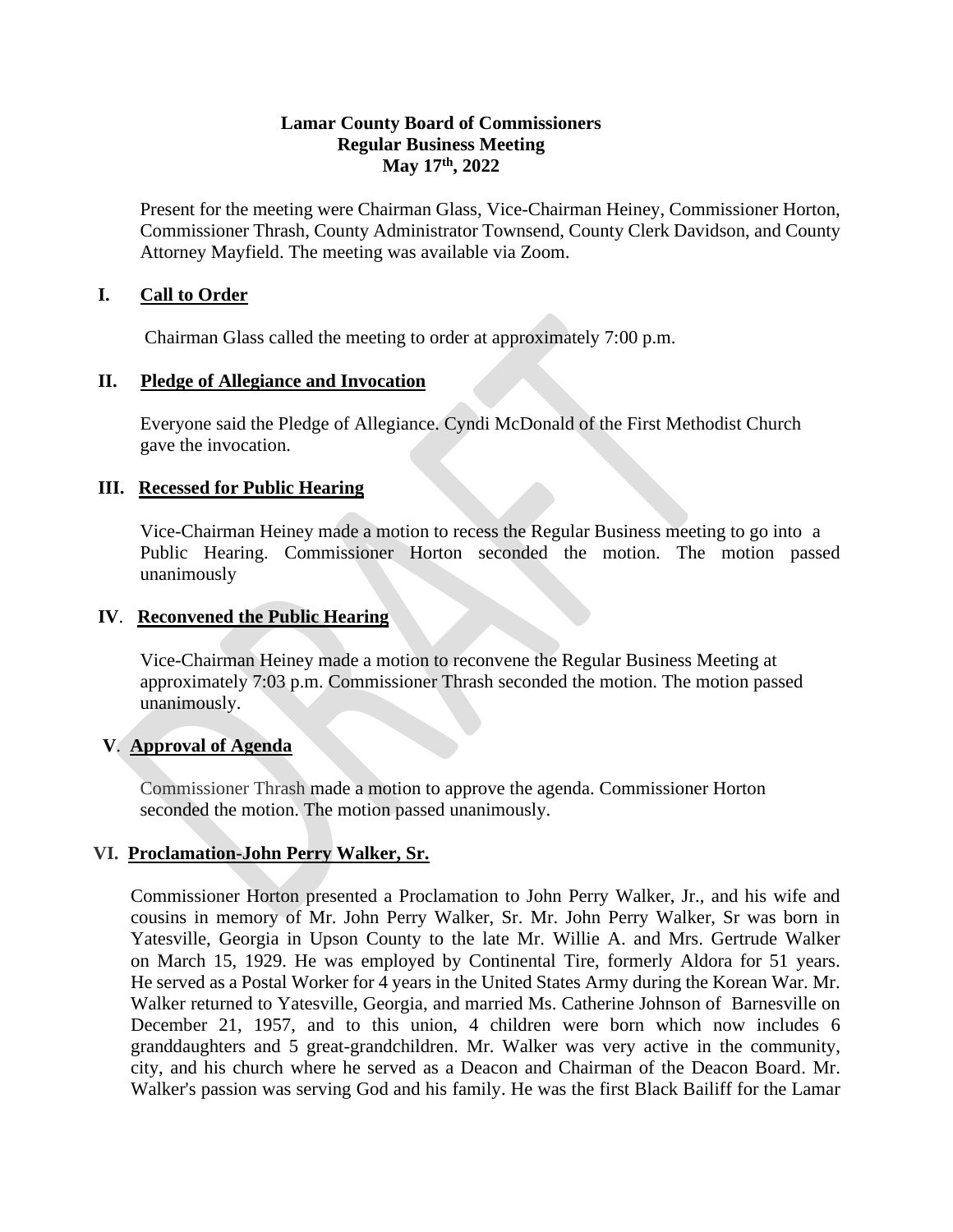County Courthouse where he served for over 10 years until his passing on August  $28<sup>th</sup>$ , 2007. The Lamar County Board of Commissioners and the Lamar County citizens joined with the Walker family in celebrating the life of Mr. John Perry Walker, Sr.

## **VII. Minutes Approval**

 Commissioner Horton made a motion to approve the following four sets of minutes. Vice-Chairman Heiney seconded the motion. The motion passed unanimously.

- i. Workshop Minutes-April  $14<sup>th</sup>$ , 2022
- ii. Public Hearing Minutes-April 19<sup>th</sup>, 2022
- iii. Regular Scheduled Meeting-April  $19<sup>th</sup>$ , 2022

## **VIII. 2 nd Reading Ordinance 2022-01 Development Regulations**

Planning and Community Development Director Buice summarized the changes to the Development Regulations. There have been Workshops, Town Hall meetings, and lots of feedback from the Public. The goal is to address the 1-acre subdivisions that are allowed by application along the waterlines and to fit the needs of Lamar County. The proposals include 1-acre lots or 2 to 5-acre lot minimum requirements for major subdivisions, architectural design such as brick or hardy board versus vinyl siding, and not the same style homes for aesthetic purposes. The First Reading of the Development Regulation Ordinance was approved in February of 2022 but they are not ready to approve the  $2<sup>nd</sup>$  Reading of the Ordinance.

Vice-Chairman Heiney made a motion to table the 2<sup>nd</sup> Reading of Ordinance 2022-01 Development Regulations. Commissioner Horton seconded the motion. The motion passed unanimously. The board discussed extending the Moratorium which expires June  $15<sup>th</sup>$ , 2022. Attorney Mayfield stated that it would need to be approved by Resolution and Chairman Glass called for a Special Meeting to be set up before the June  $21<sup>st</sup>$ , 2022, Regular Business meeting.

## **IX**.**. Ordinance 2022-05- Rezoning Application by Clinton Middleton to rezone the property from Agricultural Residential (A-R) to Highway Commercial (C-2) 2889 Hwy 36 East, Jackson, Ga., Tax Map 086, Parcel 043: and recorded in Deed Book 156, Page 676**.

Commissioner Thrash made a motion to approve Ordinance 2022-05 Rezoning by Clinton Middleton to rezone the property from Agricultural Residential (A-R) to Highway Commercial (C-2) 2889 Hwy 36 East, Jackson, Ga., Tax Map 086, Parcel 043: and recorded in Deed Book 156, Page 676 with the following conditions. Commissioner Horton seconded the motion.

- i. No Club or Lodge
- ii. No Off-Street Parking Lot, or Parking Garage
- iii. No Gas Station
- iv. No Retail Business with outside sales such as Flea Markets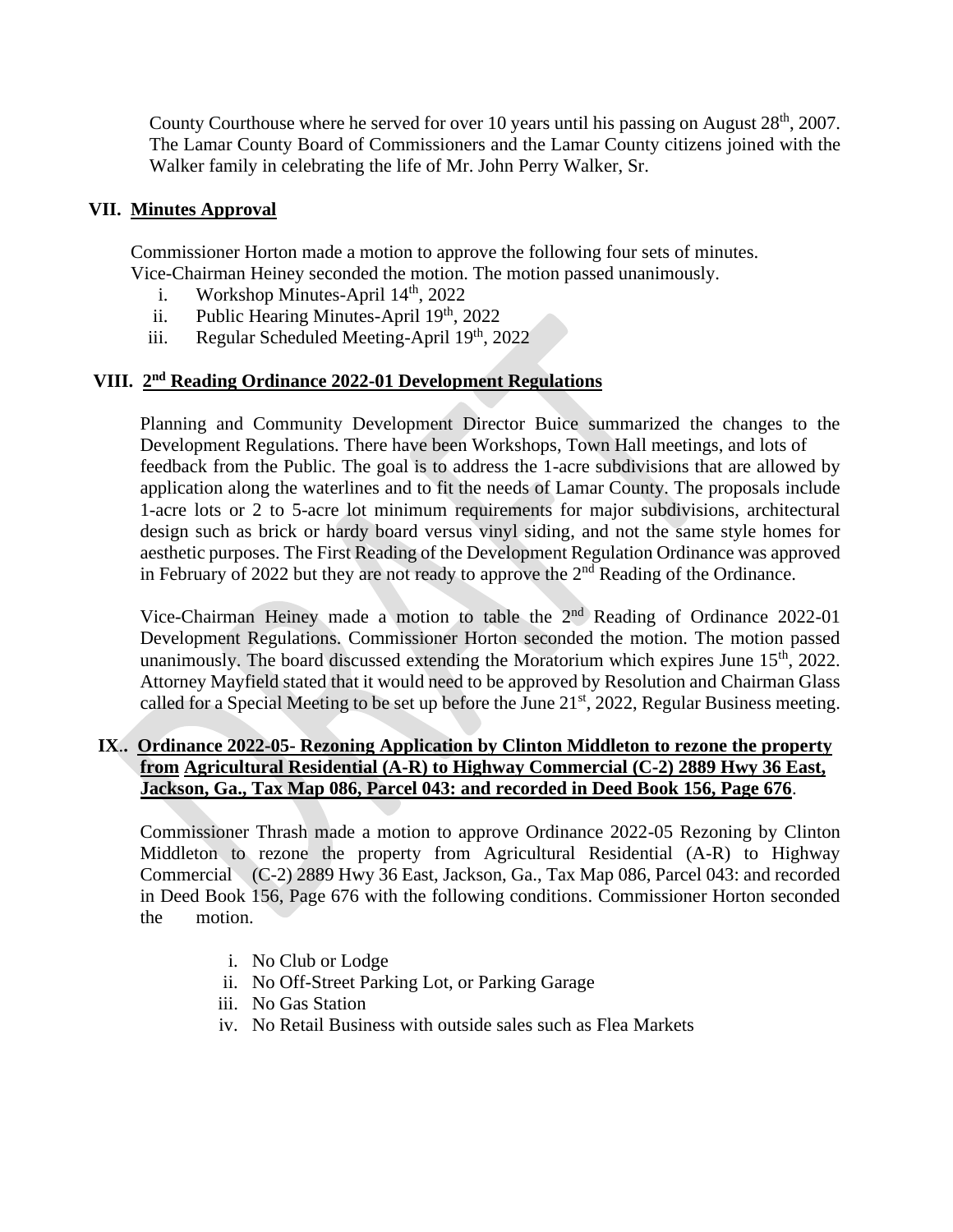#### **X. Board Appointments: Region 04 Emergency Medical Services Advisory Council**

Commissioner Thrash made a motion to acknowledge the changes in the bylaws of the Region 04 Emergency Medical Services Advisory Council to change the terms from 2 years to 3 years and to assign Position 1 to Douglas Matthews with an expiration date of June  $30<sup>th</sup>$ , 2023, and to assign Position 2 to Dr. Robert Cox with an expiration date of June  $30<sup>th</sup>$ , 2024. Commissioner Horton seconded the motion. The motion passed unanimously.

## **XI. Towaliga Circuit Budget**

Chairman Glass explained that the Towaliga Circuit Budget is proposing increases in the budget and they have to coordinate the budget with the other counties in the circuit; Monroe and Butts County. The American Relief Fund (ARP) funds are currently not showing as included in the budget. The total request is \$82,807.25. Vice-Chairman Heiney made a motion to table the Towaliga Circuit Budget unit there is an agreement with all 3 counties. Commissioner Thrash seconded the motion. The motion passed unanimously.

#### **XII. Indigent Defense Services FY 2023 Contract**

 Commissioner Thrash made a motion to table the Indigent Defense Services Contract for Fiscal Year 2023 because this is tied to the Towaliga Circuit Budget. Commissioner Horton seconded the motion. The motion passed unanimously.

## **XIII**. **Brella Program-NFP**

County Administrator Townsend shared a proposal for a Brella Contract with NFP. Since the Board of Commissioners canceled the Wellness Program with Corporate Health Partners (CHP) for \$58,600.00, Anthem Healthcare Program has added coverage for employee Dental, Vision, and a new Brella Premium with the savings from canceling the Wellness Program. This is like an Aflac Plan and it helps the employees with their deductions. County Administrator Townsend reported that Monroe County has this program and their employees have received around \$21,000.00 in rewards in a 3-month time frame. The total cost for the plan is \$38,333.00 for a period of 6 months. The plan goes to June 30th, 2022, and then the new plan begins July 1st, 2023, for which he budgeted a 10 percent increase. The board discussed budgeting 25 to 50 percent for family health insurance coverage. County Administrator Townsend reported that it cost around \$400,000.00 annually for family coverage. Commissioner Thrash made a motion to approve the Brella Premium with NFP including Dental and Vision coverage for a cost of \$38.333.00. Commissioner Horton seconded the motion. The motion passed unanimously.

## **XIV. Right of Way Mowing**

County Administrator Townsend reported that due to the rise in fuel cost, there has been an increase to the Right of Way Mowing contract of \$16,107.00 per cut. If the fuel cost continues to rise, they will charge up to \$25,000.00 per cut. This is for 3 cuts and 3 trash pickups annually. If the fuel cost continues to rise, then the cuts and trash pickups will be cut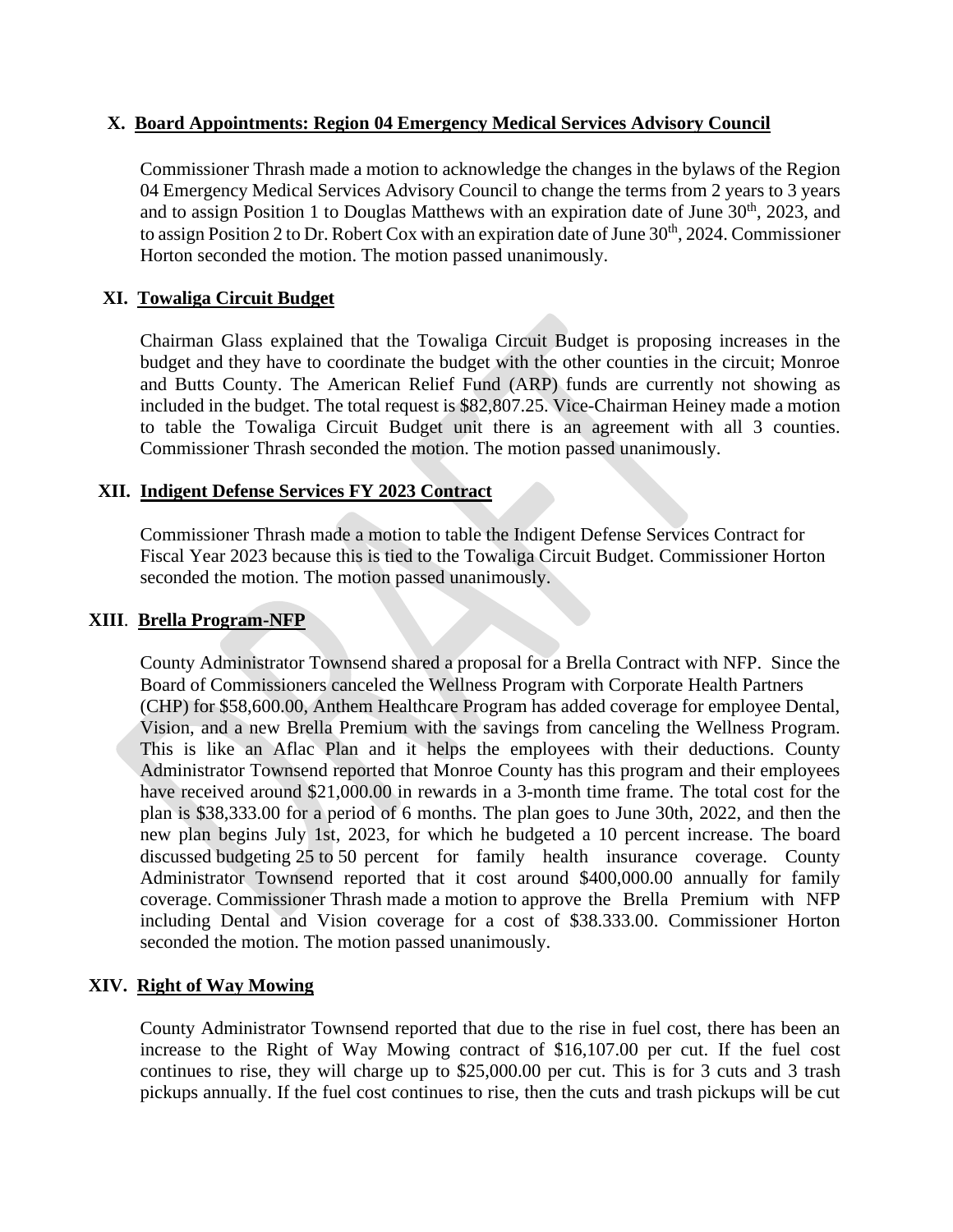to 2 per year. Commissioner Horton made a motion to approve the amended Right of Way Mowing and Trash contract with BCLS Contractors for \$261,2612.00. Commissioner Heiney seconded the motion. The motion passed unanimously.

# **XV**. **Purchase of Fire Engine from SPLOST**

County Administrator Townsend explained that Fire Chief Matthews is requesting to purchase a Fire Truck from HME AHRENS-FOX (HME). with excess dollars from the Special Local Options Sales Tax (SPLOST) in the amount of \$504,374.00. If they wait to purchase the Fire Truck, the price of the Fire Truck will be higher in June due to annual modifications made to the trucks. Commissioner Thrash made a motion to approve the quote from HME for \$504,374.00. Vice-Chairman Heiney seconded the motion. The motion passed unanimously.

# **XVI. Recreation Gym Bid**

County Administrator Townsend reported that he received quotes for renovating the recreation gym. County Administrator Townsend presented a bid from Blue Bear Restoration for replacing the floors for \$56,970.00, replacing the goals for \$28,847.00, and replacing the old wooden bleachers for \$67,595.00. The bid for the gym and bathroom roof coating for \$40,750.00, the front of the gym roof coating for \$15,00.00, the closed cell foam for the roof for \$48,607.00, the closed cell foam for the walls for \$29,985.00, the insulation removal and haul off for \$8,125.00 and paint foam with thermal fire paint for \$25,562.00. The cost for new LED lights is \$25,000.00 and the bid for new HVAC units from A&B Heating & Cooling was the low bid for \$72,660.00. The total amount for the BA gym renovations is \$419,101.00 and will come from SPLOST. County Administrator Townsend reported that this was the project that was approved by the voters in 2017. Commissioner Thrash made a motion to accept the bids for the renovations to the recreation gym in the amount of \$419,101.00. Vice-Chairman Heiney seconded the motion. The motion passed unanimously.

# **XVII. Administrators Report**

County Administrator Townsend reported the following:

- i. Expenditures for April are running around 31 percent and they should be at 33.33 percent. The expenditures were higher in April because they paid out Worker's Compensation, Retirement, and the Courts which are annual expenses.
- ii. The Sheriff was able to purchase and receive 3 cars out of SPLOST.
- iii. Working on the Recreation Gym renovations.
- iv. Working on the High Falls Park Road Tower.
- v. Working on the Plans for the new Administration building.
- vi. Waiting to hear back about the sewer issue with the location of the Animal Shelter.
- vii. LOST distribution received for April was \$151,640.34.
- viii. SPLOST distribution received for April was \$270,786.43.
- ix. Reported that Pike County has joined the region of Ambulance Services. AmeriPro won the bid. Veterans Ambulance service has canceled their contract with Pike County. Once Pike County joins the region, the ambulances in service will increase from 5 to 7.
- x. Reported that Public Works completed work on 3 roads that were closed.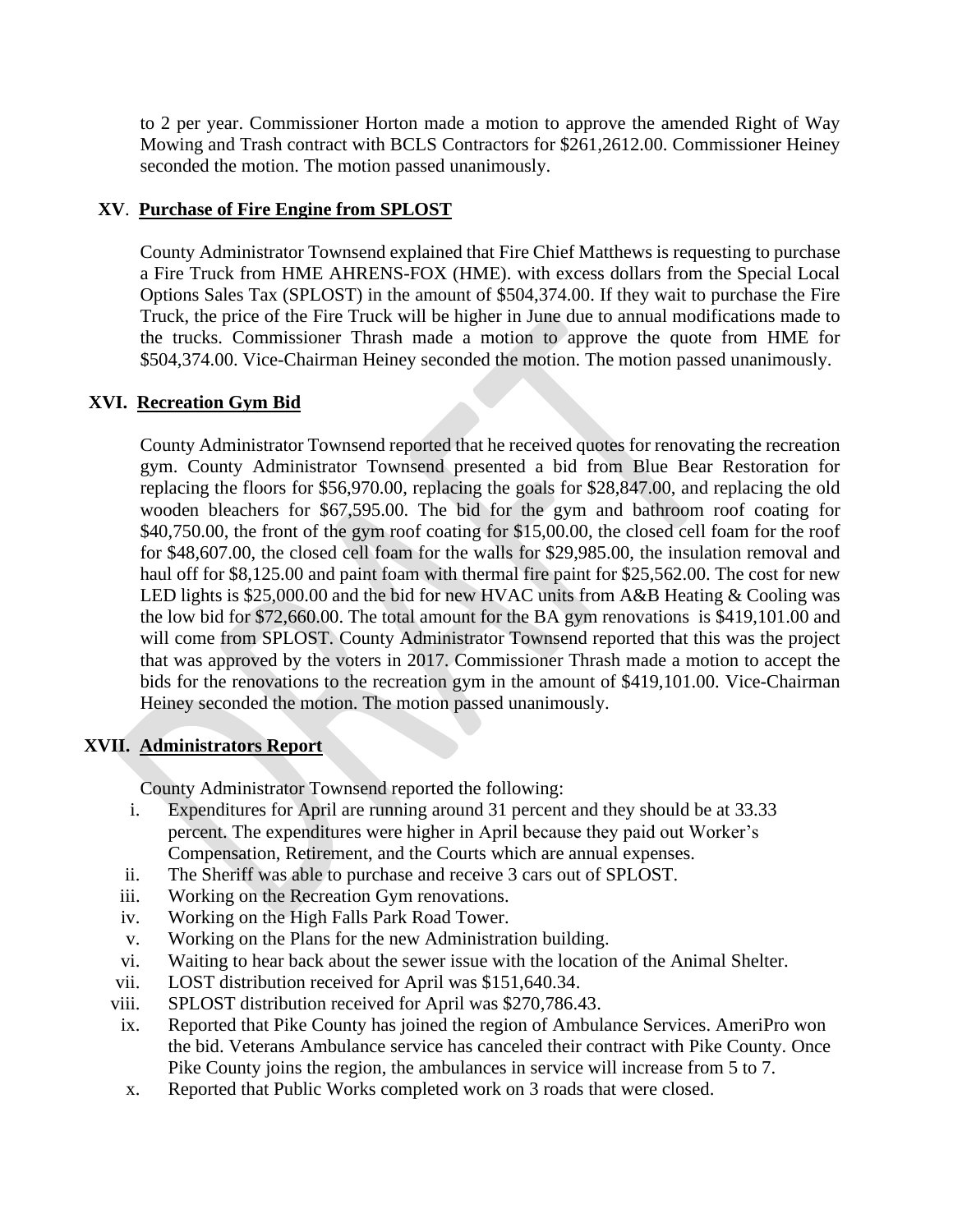- 1. Possum cost around \$18,219.00
- 2. Brinkley cost around \$8,480.76
- 3. McCollum cost around \$11,992.01

#### **XVIII**. **Public Comments**

 Bill Daniel of 157 Brown Road, Griffin Georgia addressed the board. Mr. Daniel requested that the board work on the zoning based on the recommendations presented by the Comprehensive Plan Committee and within the map of all of the districts. When recommendations were given to the former Building and Zoning Director Dan Gunter, in 2019, they were left vague and they need to have specific plans and input provided from everyone based on what the citizens want.

Elaine Hallada of 131 Steeplechase Lane, Barnesville Georgia addressed the board. Mrs. Hallada stated that she missed the Town Hall meeting. She liked the fact that they tabled the Development Ordinance but suggested that the board extend the Moratorium until after the new Commissioners take office because the candidates running have different opinions than the current Commissioners. Mrs. Hallada said that they bought into a subdivision and said that more attention needs to be made to the developers. They have a 10-acre lot, they found water, and then they decided where to build their house. Then they decided to get a perc test and it took them 2.5 acres out of the 10 acres to find a well for their home. Mrs. Hallada asked what people with 1 acre lots do when they a need septic system because the county does not have sewer service. Mrs. Hallada said that they need to pay more attention to septic systems than lots. Mrs. Hallada said that some of the proposed subdivisions' green space is swamp land where the creek runs through it. The green space should be a percentage of useable land in the community because the goal is to build little communities within Lamar County. Mrs. Hallada said that she plans to attend more meetings because she has her views on developers because of what happened to them in their subdivision. The developers need some type of incentive to finish what they started and if they do not then they should be fined or levied. Mrs. Hallada said that it is tongue in cheek, the good old boy system in Lamar County where you can go to your good old friends, the previous retired Tax Commissioner, and for Tax Purposes only, you are allowed to turn your property into what it was not intended for; property that you subdivided and received a huge break on taxes. This should not be allowed. The taxes should be on the land that they have not sold. Why give them a huge tax break because when you do this you have cheated every taxpayer in Lamar County. Mrs. Hallada said that their community has 42 acres and 20 of them in the community are paying almost \$100,000.00 in taxes. Mrs. Hallada said that for the last 20 years, Lamar County has cheated themselves out of thousands of dollars in taxes by allowing the developers to not do what they should have. You need the tax base to grow from all sides and you need the taxes to buy new fire trucks and to build new infrastructure yet you give the tax breaks to people who do not deserve it.

Melissa Cline of 420 Country Kitchen Road, Barnesville, Georgia addressed the board. Mrs. Cline said that they should have a least a minimum of 2 acre lots in major subdivisions. She spoke to Planning and Community Development Director Buice about the long-term planning committee. The one thing that they can all agree on is that in the meeting the committee was told that had to change x, y, and z and they copied and pasted a, b, and c based on the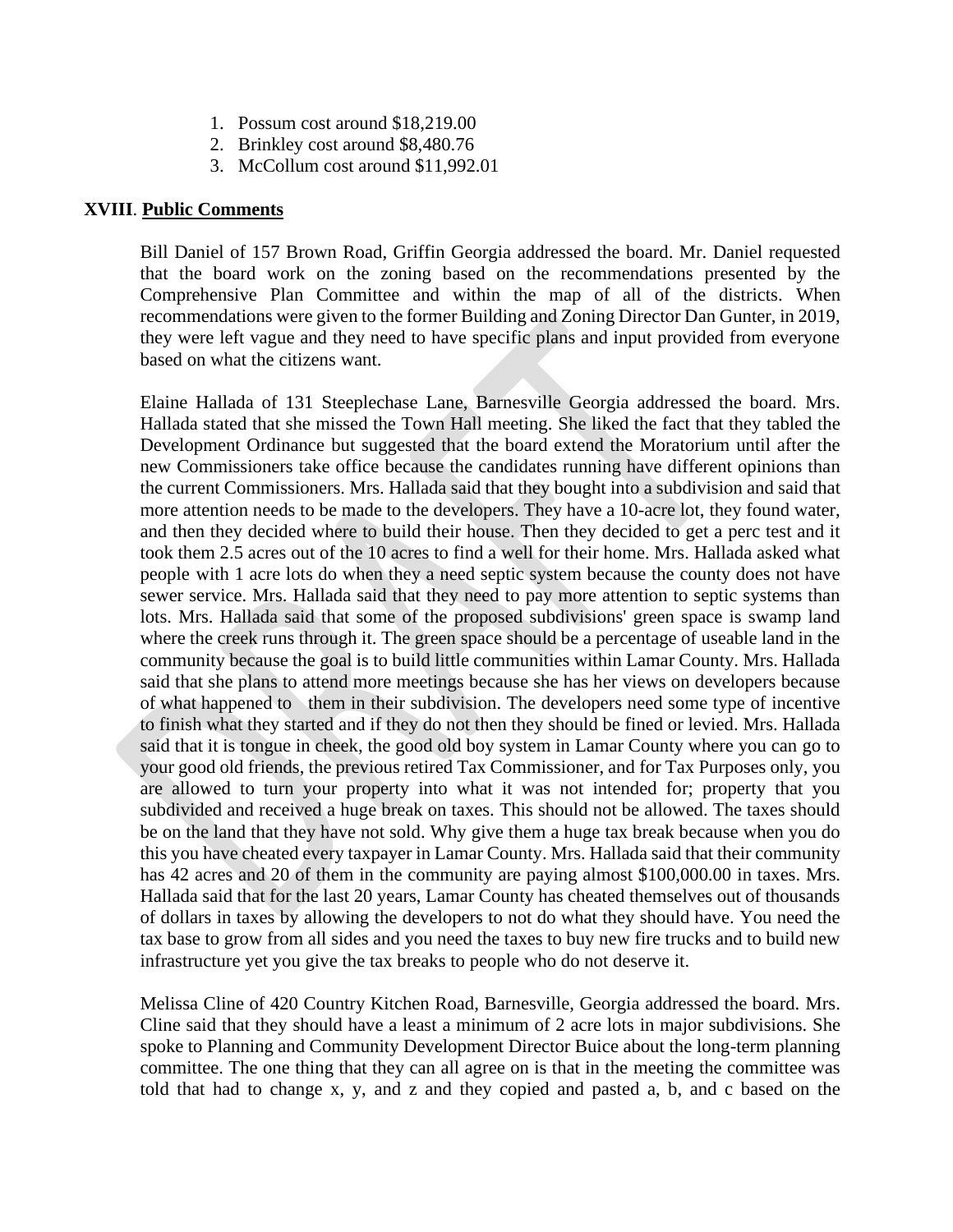information that was given to them from the community. Mrs. Cline said that because they thought they had 16 areas, and descriptions, that were copied and pasted, they assumed that Redbone was Farmland and Agricultural. The committee thought they were protecting Redbone only to be told by Planning and Community Development Director Buice that this was not true. There was some form of misunderstanding or miscommunication with the longterm planning. Mrs. Cline suggested that they re-do the long-term plan by adding more detail and said that she would be the first one to admit that she made a mistake as to what needed to be done. Her biggest concern with the major subdivisions is what happens when they bring in all of these high-valued properties, based on the re-assessments, and then the market stops. She said that in 2008 her property was re-assessed and when the market crashed her value was less than what she paid for it. Mrs. Cline said that they need to be aware of this in case the market crashes again. Mrs. Cline said that they approved the agenda and asked if once the board tabled the Development Ordinance could they have added the Moratorium to the agenda. Chairman Glass stated that the agenda can be modified with the appropriate motions. Mrs. Cline said that if the Resolution had been prepared then they could have extended the Moratorium tonight. She said that she appreciated the fact that they tabled the zoning and that they are holding town hall meetings but it makes them look unprepared because after the town hall meeting last week, they knew that there was a good chance that the Development Ordinance was going to be tabled and they came into this meeting unprepared for what could have happened. Commissioner Thrash stated that it was a moot point because the Moratorium is in place until June  $15<sup>th</sup>$ , 2022. Mrs. Cline said that they would now have to have a Special Called meeting to make sure that it does not lapse. Chairman Glass said that the board intends to not let the Moratorium lapse and stated that it was his fault for not having it ready.

#### **XIX**. **Round Table**

 Commissioner Horton thanked everyone for coming out to the meeting. He encouraged everyone to be involved and to get the facts correct. Commissioner Horton invited the citizens to come to the Commissioners or any of the County offices to find out the correct information. He said that there is no problem that cannot be solved. Commissioner Horton said that they are all Lamar Countians and he wishes the best for Lamar County. He said that small problems can be fixed.

Commissioner Heiney said that he really appreciated County Administrator Townsend for working on the Recreation Gym renovation because it is good for the Community.

Chairman Glass recognized and thanked the entire Walker Family. He thanked everyone for coming to the meeting.

#### **XX**. **Executive Session and Adjournment**

Vice-Chairman Heiney made a motion to adjourn the meeting to go into Executive Session at approximately 8:02 p.m. Commissioner Horton seconded the motion. The motion passed unanimously. The board came out of Executive Session. Vice-Chairman Heiney made a motion to adjourn the Regular Business meeting at approximately 8:16 p.m. Commissioner